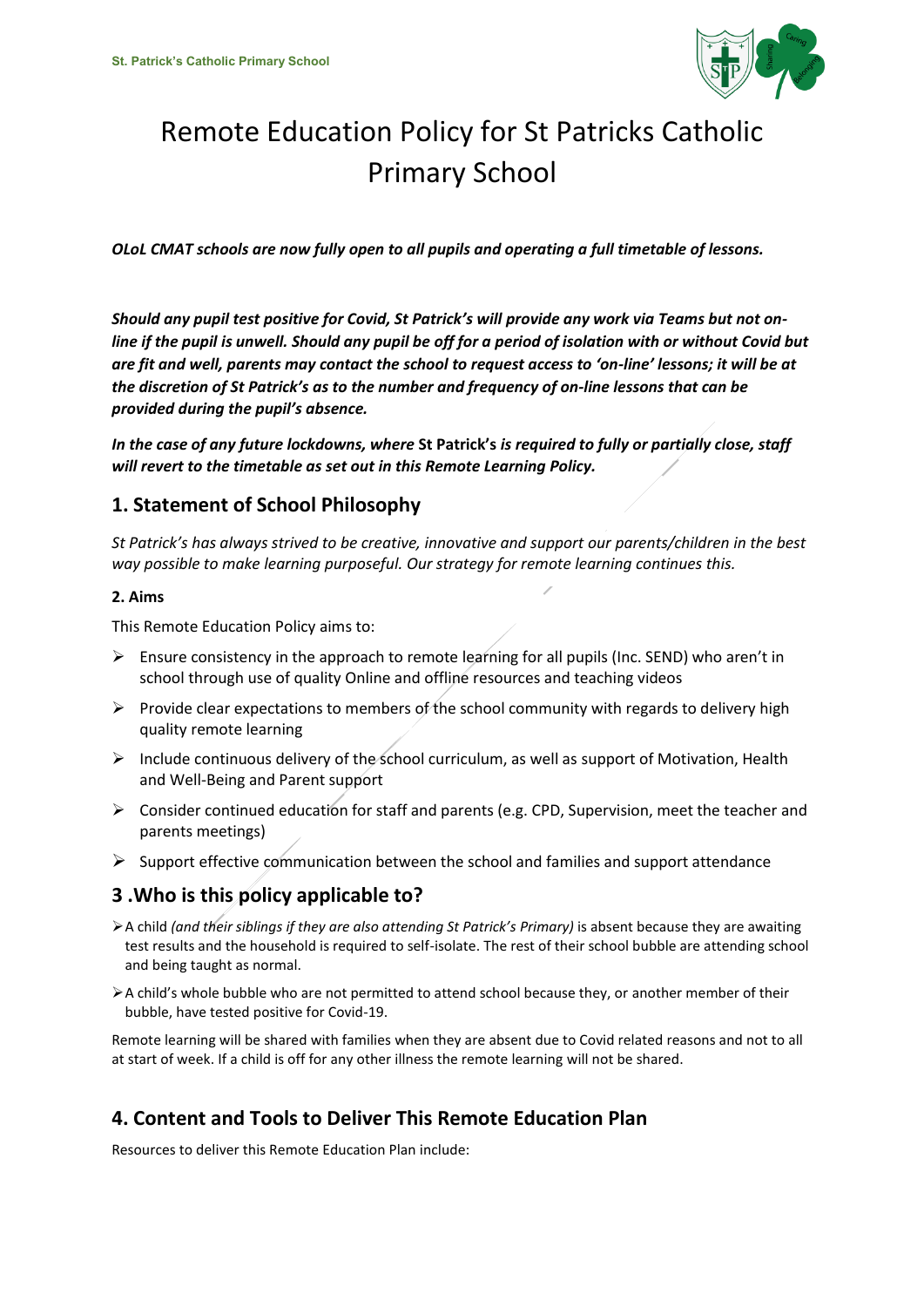

- Online tools for EYFS KS1 KS2 *(Teams and Zoom, as well as for staff CPD and parents sessions.*
- Use of Recorded video (*or Live Video if used*) for sessions input, assemblies and parents meetings.
- Phone calls home
- Printed learning packs
- Physical materials such as story books and writing tools
- Use of BBC Bitesize, Oak Academy, *SPAG.com, White rose Maths, Timestables Rockstars and Purple Mash.*

# **5. Home and School Partnership**

St Patrick's School is committed to working in close partnership with families and recognises each family is unique and because of this remote learning will look different for different families in order to suit their individual needs.

St Patrick's School will provide a guide to using Microsoft teams for those pupils and parents who need one.

Where possible, it is beneficial for young people to maintain a regular and familiar routine. St Patrick's Primary School would recommend that each 'school day' maintains structure.

We would encourage parents to support their children's work, including finding an appropriate place to work and, to the best of their ability, support pupils with work encouraging them to work with good levels of concentration.

Every effort will be made by staff to ensure that work is set promptly. Should accessing work be an issue, parents should contact school promptly and alternative solutions may be available. These will be discussed on case-to-case basis.

All children will sign an e-safety code of conduct, which applies in school and at home.

All parents will sign a code of conduct for accessing remote learning video lessons

# **6. Roles and responsibilities**

#### **Teachers**

St Patrick's School will provide a refresher training session and induction for new staff on how to use Microsoft teams

When providing remote learning, teachers must be available during their normal hours of work.

If they are unable to work for any reason during this time, for example due to sickness or caring for a dependent, they should report this using the normal absence procedure.

When providing remote learning, teachers are responsible for:

- Setting work:
	- $\circ$  Teachers will set work for the pupils in their class or pupils which they teach during PPA.
	- o The work set should follow the usual timetable for the class had they been in school, wherever possible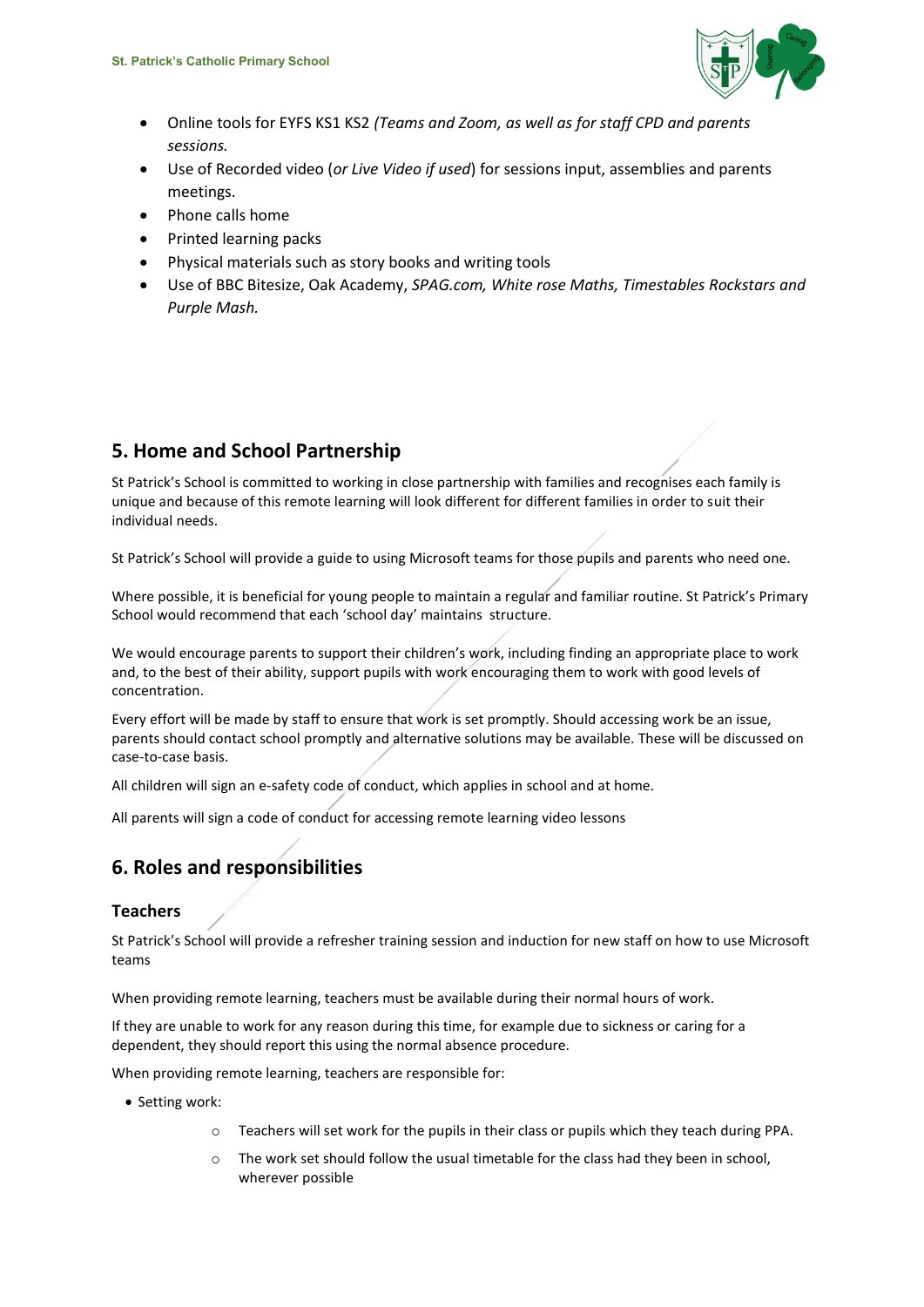

- o Work will be assigned daily via Microsoft teams for all pupils
- Providing feedback on work:
	- o Work will be fed back on in accordance with the marking and assessment policy
- Keeping in touch with pupils who aren't in school and their parents:
	- o If there is a concern around the level of engagement of a pupil/s parents should be contacted via phone to access whether school intervention can assist engagement.
	- o All parent/carer emails should email the class email address for support from the teacher
	- o Any complaints or concerns shared by parents or pupils should be reported to a member of SLT– for any safeguarding concerns, refer immediately to the DSL- the SLT can be contacted vi[a slt@st-patricksrc.notts.sch.uk](mailto:slt@st-patricksrc.notts.sch.uk)

#### **Teaching Assistants**

Teaching assistants must be available during their normal hours of work

If they are unable to work for any reason during this time, for example due to sickness or caring for a dependent, they should report this using the normal absence procedure.

During the school day, teaching assistants must complete tasks as directed by a member of the SLT.

#### **Senior Leaders**

Alongside any teaching responsibilities, senior leaders are responsible for:

- Co-ordinating the remote learning approach across the school inc monitoring of engagement.
- Monitoring the effectiveness of remote learning
- Monitoring the security of remote learning systems, including data protection and safeguarding considerations

#### **Designated safeguarding lead**

The DSL is responsible for managing and dealing with all safeguarding concerns. For further information, please see the Safeguarding and Child Protection Policy.

#### **The SENCO**

Liaising with teachers

- Ensuring that pupils with EHC plans continue to have their needs met while learning remotely, and liaising with the headteacher and other organisations to make any alternate arrangements for pupils with EHC plans and IHPs
- Identifying the level of support needed and given to pupils with SEND

#### **Pupils and parents**

Staff can expect pupils learning remotely to:

- Complete work
- Seek help if they need it, from teachers
- Alert teachers if they're not able to complete work

Staff can expect parents with children learning remotely to:

Make the school aware if their child is sick or otherwise can't complete work